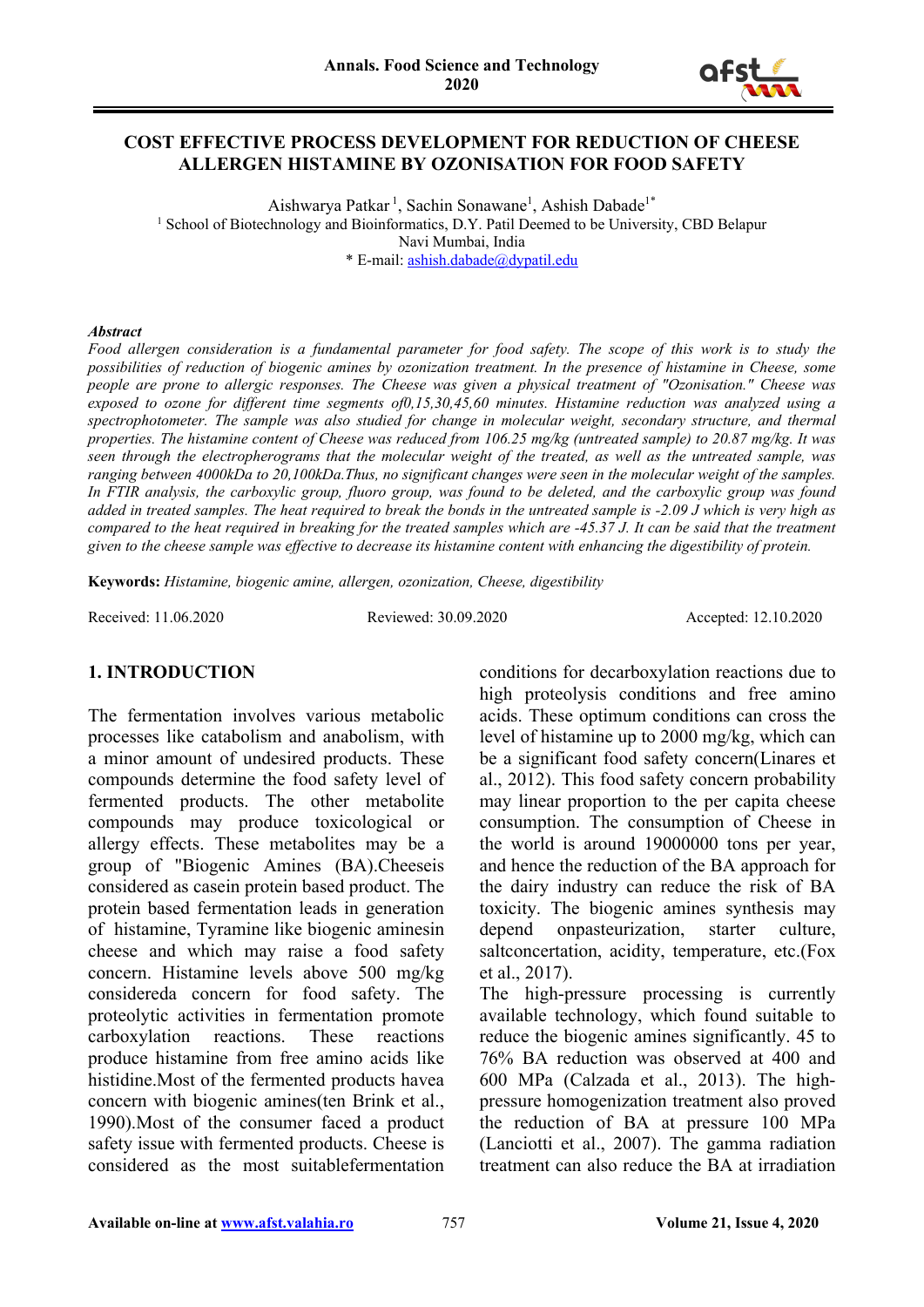

dose 05, 10, 15 kGy (Kim et al., 2005). The use of high-pressure processing or gamma radiation or homogenization requires high capital investment and,which leads to high production cost than competitors. Hence economically feasible biogenic amine reduction method is the current need of dairy industry segment as well as fermented food producers.

Currently, ozone treatment is only limited for antimicrobial approach. The ozonisationhas proven results to reduce biogenic from poultry meat. The ozone treatment isa cost-effective process than gamma radiation, and high pressure(*Biogenic Amines in Food: Analysis, Occurrence, and Toxicity - Google Books*, no date, 2019)(Mercogliano, 2014) hence hypothesis was predicted for ozone treatment for Cheese to reduce the biogenic amines.

## **2. MATERIAL AND METHODS**

### **Material:**

Processed Cheese (Brand-Amul) purchased from the local market. Histamine dihydrochloride (98% pure), Sulphanilic acid (99.5% pure), Sodium carbonate anhydrous (99.9% pure), Sodium chloride (99.9% pure), Sodium phosphate tribasic dodecahydrate (98% pure), Sodium sulphate anhydrous (99.5% pure), Acetic acid Glacial (99.9% pure), n-Butyl Alcohol (99.5% pure), 2,2 – Diphenyl -1 picrylhydrazyl [DPPH] (95% pure) were procured from Sisco Research Laboratories Pvt. Ltd. (SRL) whereas Sodium nitrite purified (98% pure), Hydrochloric acid (35% pure), Methanol (99.7% pure) were procured from Merck Specialities Pvt. Ltd.

## **Methods:**

### **Ozone Treatment**:

5-8gm of cheese samples were weighed and kept in a vessel filled with distilled water. The ozone gas was then passed through the water for different time intervals of 15,30,45 & 60 minutes by an ozone generator (Make-Kent) with a flow rate of 200 mg/hour at ambient temperature. An untreated sample (0 min) was kept as a control to check the difference between the treated and the untreated samples. **Histamine detection:**

1 ml of saline (0.85% Sodium chloride) was added to 1 ml of cheese sample. A salt mixture of 1 g Sodium phosphate tribasic dodecahydrate and 6.25 g of anhydrous Sodium sulfate was prepared and kept ready for use. In the stoppered tube, 0.5 g of this salt mixture was added. The tubes were stoppered and were vortexed till the salt almost dissolved into the liquid. 2 ml of n-butanol was added into this aliquot, and then it was shaken for 1 minute and later allowed to stand for 2 minutes. Again, it was shaken briefly to break the protein gel. Lastly, the tubes were vortexed for 2-4 minutes and then centrifuged at 3100 rpm for 10 minutes at 4°C. After centrifugation, 1 ml of the upper butanol layer was removed and transferred to a new, clean, and dry stoppered tube. This liquid was evaporated to dryness in Petri plates. When there was no liquid left in the plates, the residue was dissolved in 1 ml of distilled water. This sample was further considered for histamine analysis by spectrophotometer. The histamine detection was carried out by spectrophotometric method based on the method developed and validated by (Patange, Mukundan, and Ashok Kumar, 2005),where Histamine dihydrochloride was used to make standard histamine graph; ranging from 0  $\mu$ g/ml – 100  $\mu$ g/ml concentration. The concentration of histamine in Cheese was determined using this standard curve with a spectrophotometer (Shimadzu UV-1700). At 496 nm.

### **Structural modification-FTIR Analysis:**

1 gm each of untreated and treated cheese samples were given to perform FTIR. FTIR analysis was done by the Analytical "Chemie method," and the transmittance was recorded in the wavelength range of 3500-500 cm-1.

### **Molecular Weight Analysis-SDS PAGE:**

Sodium Dodecyl Sulphate polyacrylamide gel electrophoresiswas done using the methods of (LAEMMLI, 1970)with 12% acrylamide resolving gel and 5% acrylamide stacking gel containing 0.1% SDS. The protein samples were dissolved in a solution of 1.6 ml D/W and 4ml Urea Buffer and 0.4ml 0f 2- Mercaptoethanol. It was run after 45 mins for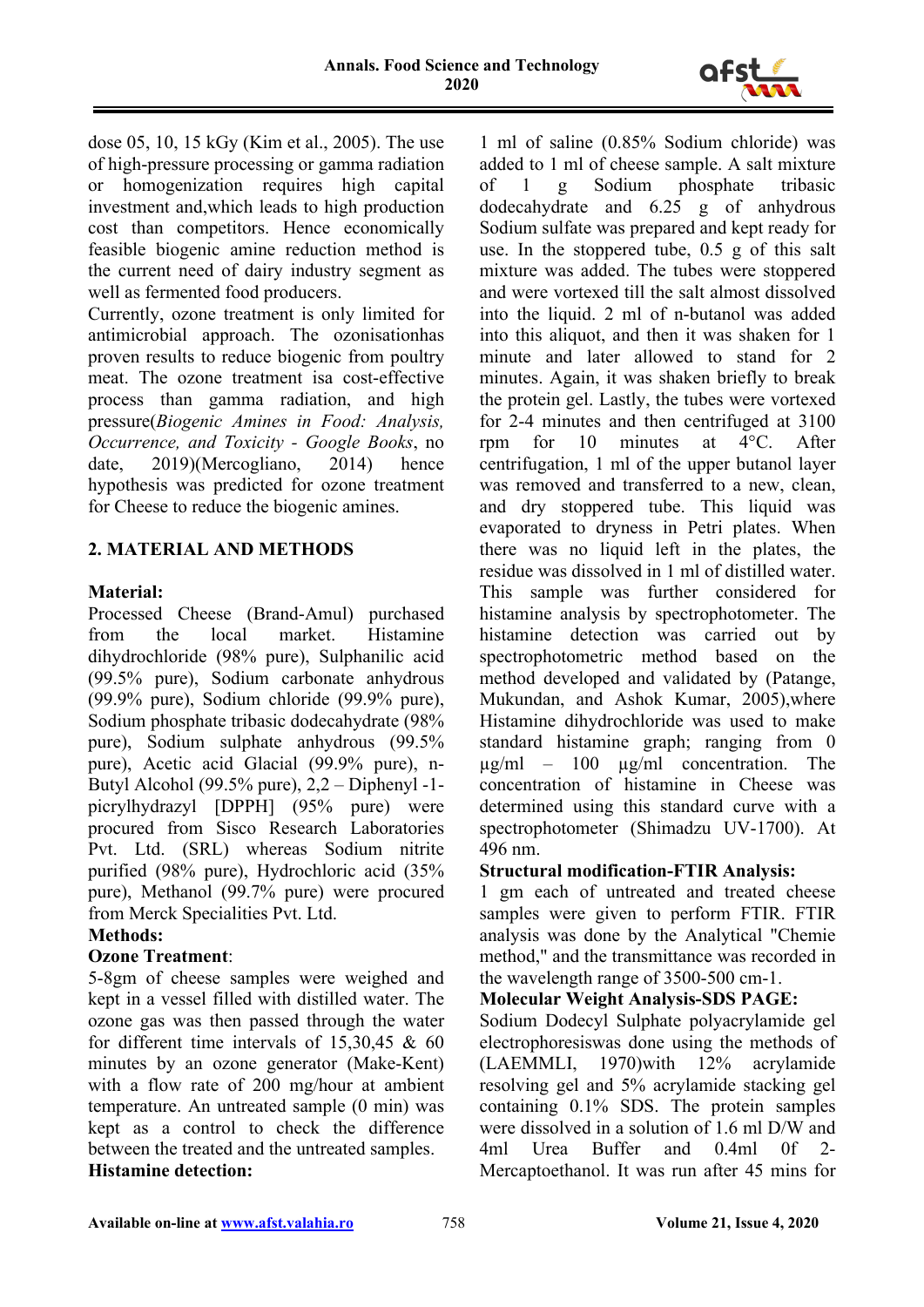

PAGE. After that, 10µl of the total protein was loaded in the well of the gel in a volume of 20µl. Electrophoresis was carried out until the bromophenol blue reached the bottom of the gel. After separation, the gels were stained with 0.1% Coomassie Brilliant Blue R-250 and destained several times with water: methanol  $(50:50,v/v)$  mixture until the bright background of the gel appeared, and protein bands became visible.

### **Differential Scanning Calorimetry:**

The Differential Scanning Calorimetry (Shimadzu DSC 60) Was Executed With Heat Rate 20°C Per Minute, as mentioned in (Gliguem 2009).

### **Colour Analysis:**

The color analysis l, a,b values of samples were determined by camera lens (Make-Zeiss), and color difference Δ E (Delta E) was carried out by "Colour Analysis- Research Lab Tool" Software in comparison with control samples.(Jung et al., 2015)(Kulkarni et al., 2020).

### **3. RESULTS AND DISCUSSION**

### **Effect of ozone treatment on histamine concentration:**

The untreated cheese sample showed 106.25mg/kg of histamine concertation. The 15 mins treated sample showed 20.85 mg/kg of concentration of histamine in Cheese (Fig.1). The significant reduction (p<0.05) was observed in the 15, 30, 45, and 60 minutes treated samples than the control sample. Further 30, 45 and 60 minutes samples showed 35.76,39.48,42.09 mg/kg respectively (Fig.1). The same directional effect was observed (Mercogliano, 2014). The reduction was observed due to denaturation or alternation of histamine structure by nascent oxygen treatment. The reduction in the histamine level was probably because of the reactive oxygen in the ozone, which reacts with the H group and forms the -OH group and the results of the cyanide experiments suggest that the mechanism of this inactivation of histamine (Best & McHenry, 1930). The increased histamine level in 30,45 and 60 can be the counter effect of ozonization on protein metabolism. The high dose of ozonisations treatment like 8 hours per day can increase the amino acid levels. Further exposure after 15 minutes may lead to the generation of free amino acids and which leads to elevation in biogenic amines (Manderscheid et al., 1991). Hence 15-minute treatment can be considered as the optimum time for ozonization to reduce biogenic amines.



**Fig.1. The effect of ozone treatment on histamine concertation of Cheese (n=3)**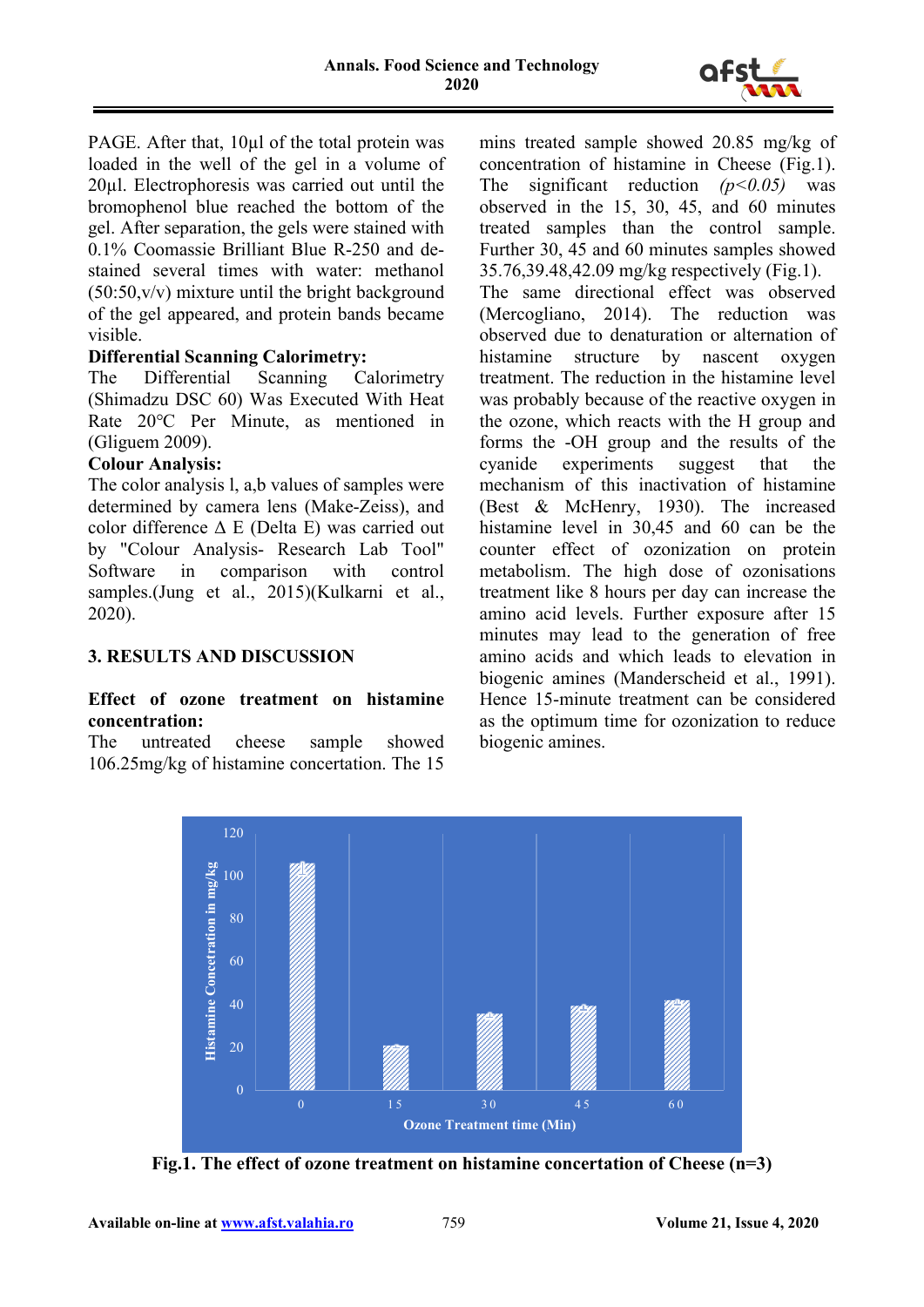

### **Structural modification -FTIR analysis-**

FTIR was carried out to observe the structural changes in the untreated and treated samples of Cheese. The fingerprinting range was from 3500cm-1 to 500 cm-1 using Happ Genzel Apodization. The spectra show that many features are sensitive to the treatment applied. Significant changes were observed in peaks of the treated sample, which completely disappeared were in range 3000-3400 cm-1 (Fig.2). The fingerprint region for the secondary structure of protein between 400- 1800 cm-1observed significant changes, which indelicate the alternation of the secondary structure of the protein. Significant changes were observed in the -OH group(Alcoholic group). The alcoholic groups were deleted in the treated sample; also, the -NH(primary aliphatic amine) group was deleted in the treated sample. The amide one region (1700- 1600 cm-1) showed the stretch of C=O

whereas -CH(Alkane), C=O(Cyclopentanone), -OH(Carboxylic Acid), C-F (Fluoro compounds), and C-Cl (Halo compounds) were disappeared whereas -OH hydroxyl group addition was observed in treated sample. A similar result justified on whey protein exposure to ozone gas (Segat, Misra, et al., 2014).

### **Molecular Weight Analysis-SDS PAGE:**

SDS-PAGE profile of both untreated and treated samples was run on a 12% resolving with a protein marker of broad range 0f 3000 Da – 205000 Da (Fig.3.). A similar pattern of bands was observed in both the samples. Thus it can be concluded that no fragmentation of protein took place due to the treatment given to the sample. The same results were observed by(Segat, Biasutti, et al., 2014), where no change in molecular weight was found after ozone treatment on whey proteins.



**Fig.2. FTIR analysis of A: Untreated Cheese and B: 15-minute treated Cheese**

|                 | Marker | $0 \text{ min}$ | $15 \text{ min}$ |  |
|-----------------|--------|-----------------|------------------|--|
| 3,000           |        |                 |                  |  |
| 14,300<br>6,500 |        |                 |                  |  |
| 20,100          |        |                 |                  |  |
| 29,000          |        |                 |                  |  |
| 43,000          |        |                 |                  |  |
| 66,000          |        |                 |                  |  |
| 97,400          |        |                 |                  |  |
| 205,000         |        |                 |                  |  |
| Da              |        |                 |                  |  |

**Fig 3. Effect of ozone treatment on the molecular weight of protein (SDS-PAGE)**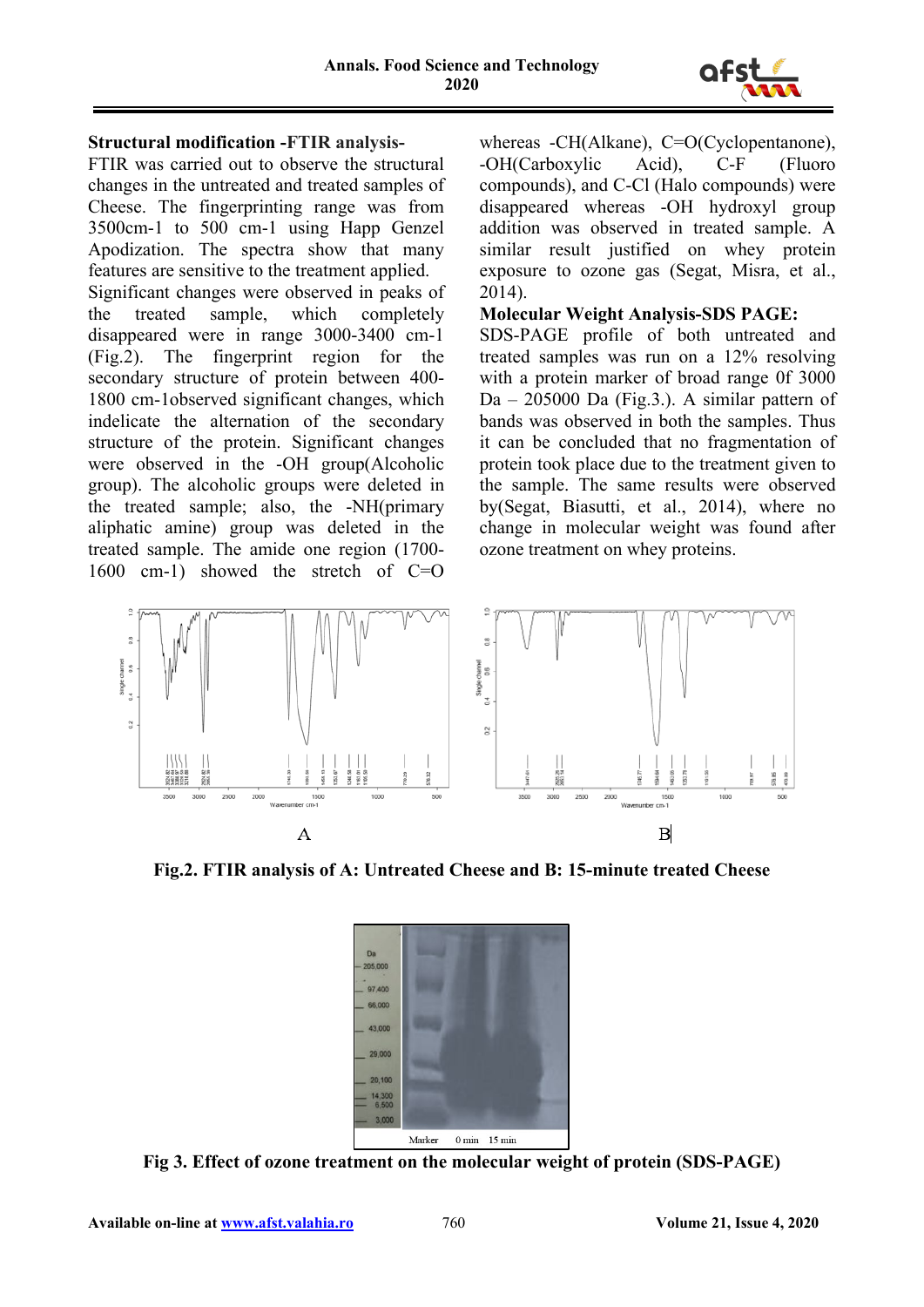



**Fig.4. DSC thermogram for A- Untreated Cheese Sample and B-15 minutes Ozone Treated Cheese Sample**

| <b>Sample</b>    | To $(C)$ | $\mathbf{Tp}$ (°C) | $Tc$ ( $^{\circ}$ C) | Tc-To | (J/g)    |
|------------------|----------|--------------------|----------------------|-------|----------|
| <b>Untreated</b> | 107.34   | 165.73             | 183.65               | 76.31 | $-2.09$  |
| 15 minutes Ozone | 119.02   | 139.31             | 161.02               | 42    | $-45.37$ |
| <b>Treated</b>   |          |                    |                      |       |          |

**Table 2-The color changes (Δ E) in ozone-treated cheese samples. (n=3)**

| Time (Min) | ΔΕ                |
|------------|-------------------|
|            | $0\pm 0$          |
|            | $13.925 \pm 0.44$ |
| 30         | $28.703 \pm 1.66$ |
| 45         | 17.946±4.94       |
| 60         | $14.73 \pm 5.52$  |

### **Differential Scanning Calorimetry:**

The DSC thermograms for both Untreated and Treated samples of Cheese are shown in Fig 4 representing their corresponding thermal parameters To, Tp, Tc, Tc-To. Table 1 shows that the thermal parameter values for both samples have been altered. The variation in To, Tp, Tc confirms that alternation in secondary structure and composition of the cheese protein. The energy used by the Untreated sample was  $-2.09$  J/g, whereas the energy used by the Treated sample was -45.37 J/g. It can be seen that the untreated sample needs higher energy to break the bonds than the treated sample. It may be the representation of bond energy reduction and which may lead to better digestibility.These results justify the results (Manderscheid et al., 1991), where free amino acid concentration was found increased.

### **COLOUR ANALYSIS:**

The ozone treated sample was shown a significant amount of color changes with a comparison with the control sample (Table.2). The color change is proportional to the ozone time exposure.

### **4. CONCLUSION**

The reduction of histamine by ozonization can be a potential, economical method for the dairy industry as well as the other biogenic amine concerned food industries. While the increase in protein digestibility adds a significant advantage in the process and which needs to be proved. The 15-minute ozonization time can be considered as the optimum time to reduce a significant amount of biogenic amine like histamine. The only color compromise may be